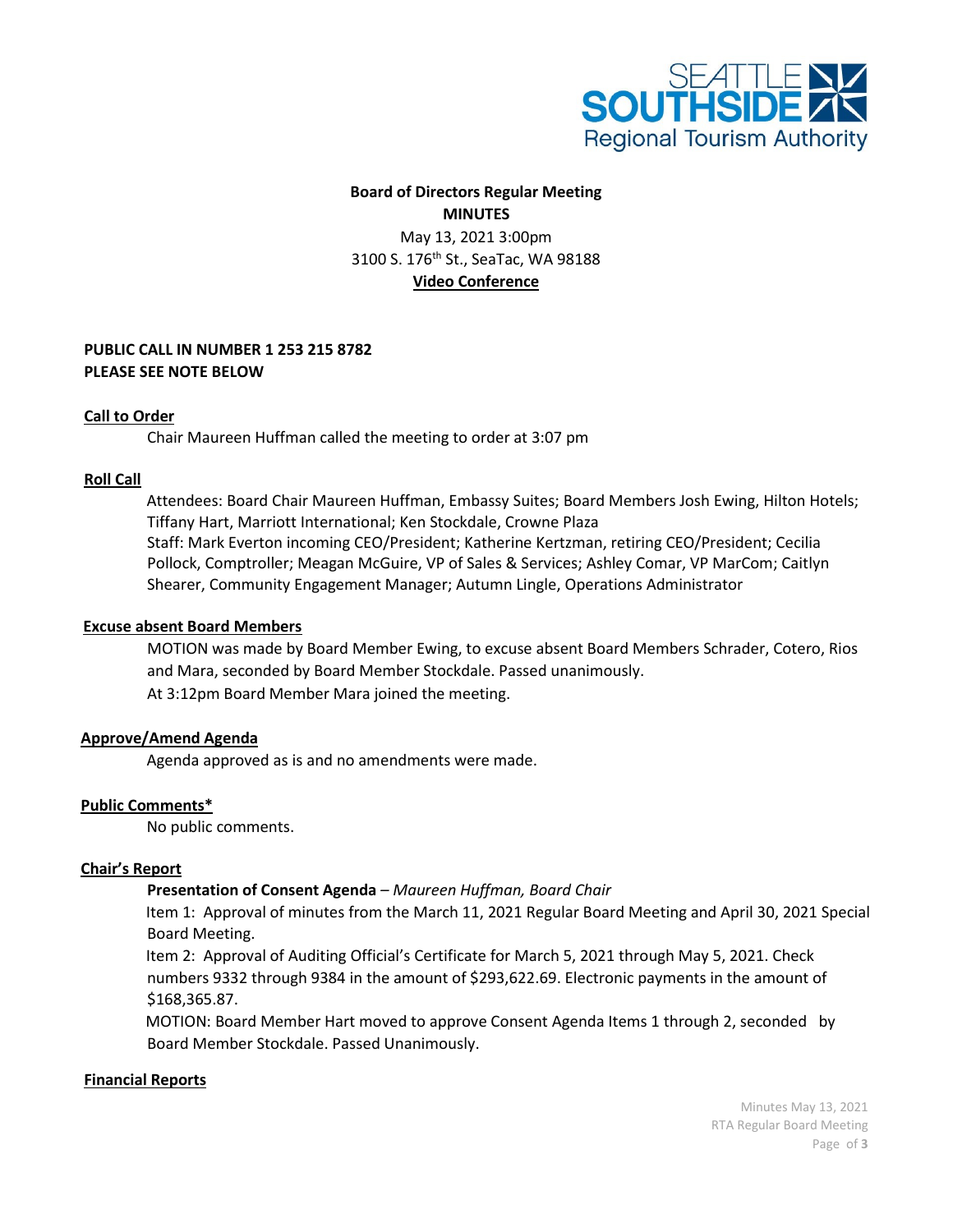Comptroller Pollock provided an overview of the financial reports.

## **President's Report**

**Informational:** 

Staffing Update:

Retiring CEO/President Kertzman offered a heartfelt message to the hoteliers, thanking all the people she has worked with and noted she will treasure their friendships as she transitions into retirement. She wished the incoming CEO/President Everton great success as he takes the helm of the RTA**.**

Incoming CEO/President Everton addressed the attendees and gave an informative overview of his extensive experience stating he was enthusiastic about joining the RTA.

The RTA has a new Communications Manager, Jeff Powell. Jeff provided a brief history of his impressive resume.

Estimated 2020 RTA Return on Investment

CEO/President Everton did a preliminary walk through of the ROI figures, touching on the highlights.

Seattle Addy Award

 MarCom VP Comar showed visuals of advertisements that earned the RTA the Seattle Silver Addy Award.

## **Action:**

## Shuttle Service

 Discussion regarding shuttle services from SeaTac hotels to Westfield Southcenter Mall. Consider resolution approving RTA lodging tax application for SeaTac Lodging Tax to fund shuttle services from SeaTac hotels to Westfield. See Exhibit A. It was noted this is considered a 100% pass through and liability/risk/insurance is the responsibility of Seattle Express.

 **MOTION#2021-010: Board Member Stockdale made a motion to approve Resolution #2021- 007 authorizing an application for SeaTac lodging tax funding to support the reinstatement of the SeaTac-Westfield Southcenter Mall shuttle program, seconded by Board Member Ewing. Passed unanimously.**

## **Other Business:**

Kertzman Retirement Party

The Board of Directors stated its appreciation and gratitude to retiring CEO/President Kertzman for her leadership of the RTA. In addition, Chair Huffman noted a retirement party will be held Thursday, May 27th at the Highline Botanical Gardens.

**Next Meeting Date –** *June 10, 2021*

**Adjournment:** The meeting adjourned at 3:39pm

**Scribe:** Autumn Lingle

**\*PLEASE NOTE: Due to the current COVID-19 public health emergency, and social distancing protocols, pursuant to the Governor's and public health officials' orders, this meeting will be conducted virtually. The public may call in to the conference line to listen to the meeting per the details provided above. While you will be able to hear the meeting, you will not be able to participate in the meeting. You may be asked to identify yourself. Please note that if you are unable to mute your phone, everyone else on the call-in line will** 

> Minutes May 13, 2021 RTA Regular Board Meeting Page of **3**